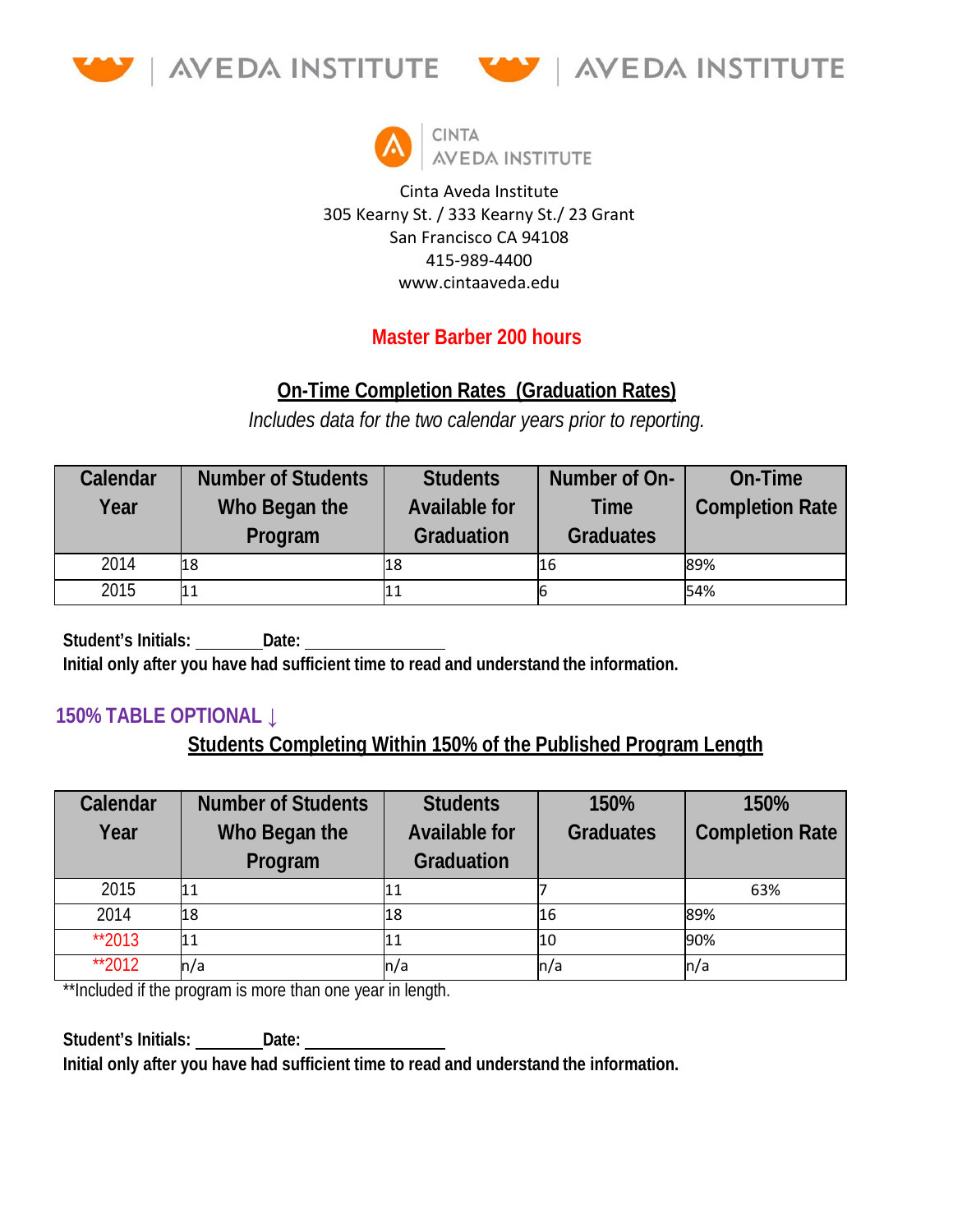

#### **Job Placement Rates** *(includes data for the two calendar years prior to reporting)*

Because of the change in the Bureau's reporting regulations, which became effective on July 14, 2016, this institution was not required to collect the data for its 2015 and prior graduates.

| Calendar | Number of       | Number of        | <b>Graduates</b>     | <b>Graduates</b> | <b>Placement Rate %</b> |
|----------|-----------------|------------------|----------------------|------------------|-------------------------|
| Year     | <b>Students</b> | <b>Graduates</b> | <b>Available for</b> | Employed in the  | Employed in the         |
|          | Who             |                  | Employment           | <b>Field</b>     | <b>Field</b>            |
|          | Began           |                  |                      |                  |                         |
|          | Program         |                  |                      |                  |                         |
| 2015     | N/A             | N/A              | N/A                  | N/A              | N/A                     |
| 2014     | N/A             | N/A              | N/A                  | N/A              | N/A                     |

You may obtain from the institution a list of the employment positions determined to be in the field for which a student received education and training. **(Insert how student can obtain this information.)**

### **Gainfully Employed Categories** *(includes data for the two calendar years prior to reporting)*

#### **Part-Time vs. Full-Time Employment**

| <b>Calendar Year</b> | <b>Graduate Employed</b><br>in the Field<br>20-29 Hours Per<br>Week | Graduates Employed in the<br>Field at Least 30 Hours Per<br>Week | <b>Total Graduates</b><br><b>Employed in the</b><br><b>Field</b> |
|----------------------|---------------------------------------------------------------------|------------------------------------------------------------------|------------------------------------------------------------------|
| 2015                 | N/A                                                                 | N/A                                                              | N/A                                                              |
| 2014                 | N/A                                                                 | N/A                                                              | N/A                                                              |

### **Single Position vs. Concurrent Aggregated Position**

| <b>Calendar Year</b> | <b>Graduates</b><br>Employed in the<br><b>Field in a Single</b><br><b>Position</b> | Graduates Employed in the<br><b>Field in Concurrent</b><br><b>Aggregated Positions</b> | <b>Total Graduates</b><br><b>Employed in the</b><br><b>Field</b> |
|----------------------|------------------------------------------------------------------------------------|----------------------------------------------------------------------------------------|------------------------------------------------------------------|
| 2015                 | N/A                                                                                | N/A                                                                                    | N/A                                                              |
| 2014                 | N/A                                                                                | N/A                                                                                    | N/A                                                              |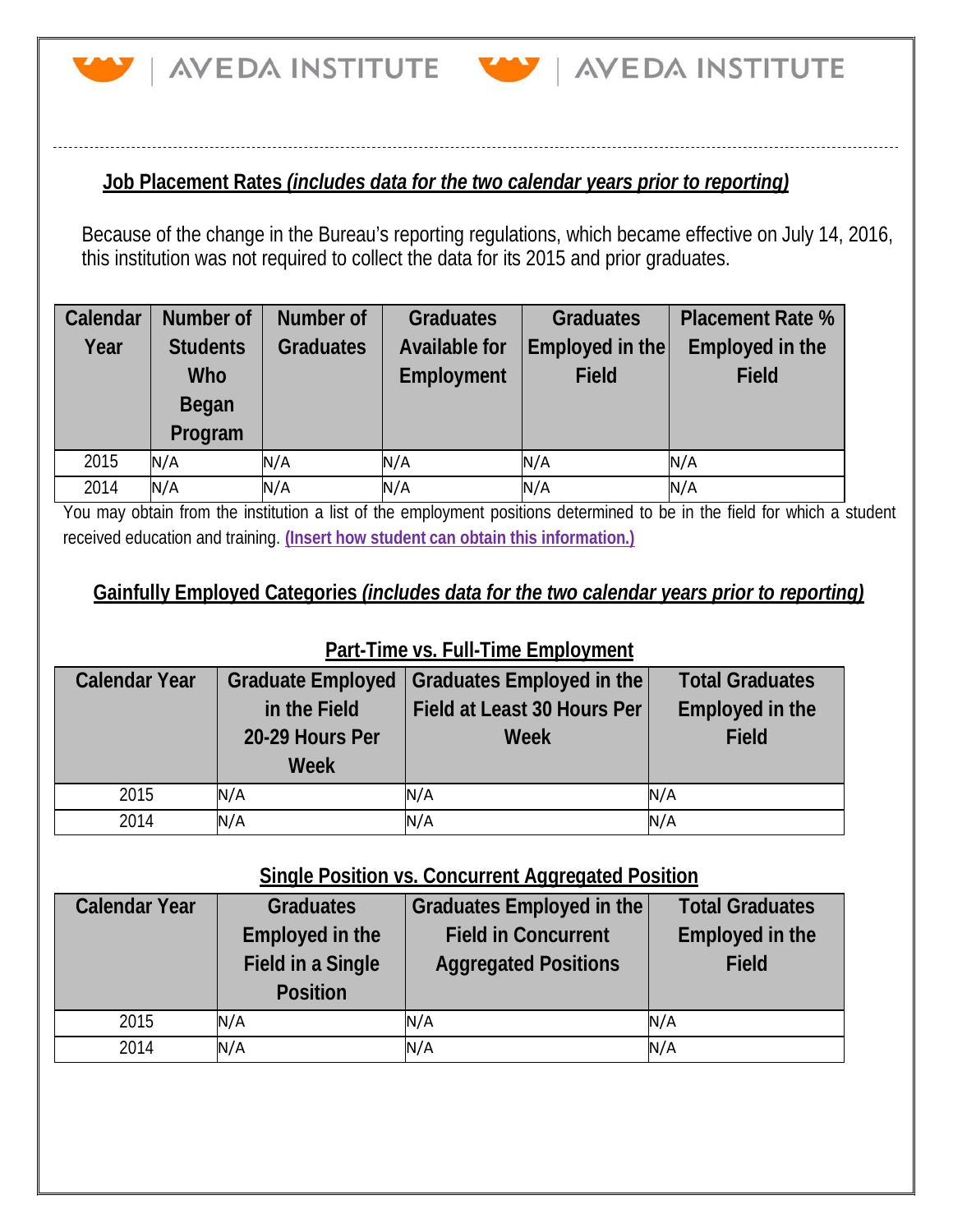

AVEDA INSTITUTE VAVEDA INSTITUTE

## **Self-Employed / Freelance Positions**

| <b>Calendar Year</b> | <b>Graduates Employed who are Self-</b><br><b>Employed or Working Freelance</b> | <b>Total Graduates</b><br><b>Employed in the Field</b> |
|----------------------|---------------------------------------------------------------------------------|--------------------------------------------------------|
| 20XX                 | N/A                                                                             | N/A                                                    |
| 20XY                 | N/A                                                                             | N/A                                                    |

### **Institutional Employment**

| <b>Calendar Year</b> | Graduates Employed in the Field who are  | <b>Total Graduates</b> |
|----------------------|------------------------------------------|------------------------|
|                      | Employed by the Institution, an Employer | Employed in the Field  |
|                      | Owned by the Institution, or an Employer |                        |
|                      | who Shares Ownership with the            |                        |
|                      | Institution.                             |                        |
| 20XX                 | N/A                                      | N/A                    |
| 20XY                 | N/A                                      | N/A                    |

**Student's Initials: Date: Initial only after you have had sufficient time to read and understand the information.**

# **License Examination Passage Rates** *(includes data for the two calendar years prior to reporting)*

| Calendar | Number of            | Number of          | Number Who            | <b>Number Who</b>   | Passage |
|----------|----------------------|--------------------|-----------------------|---------------------|---------|
| Year     | <b>Graduates in</b>  | <b>Graduates</b>   | <b>Passed First</b>   | <b>Failed First</b> | Rate    |
|          | <b>Calendar Year</b> | <b>Taking Exam</b> | <b>Available Exam</b> | Available           |         |
|          |                      |                    | Exam                  | Exam                |         |
| 2015     |                      |                    |                       |                     | 100%    |
| 2014     | 16                   |                    |                       |                     | 100%    |

**Student's Initials: Date:**

**Initial only after you have had sufficient time to read and understand the information.**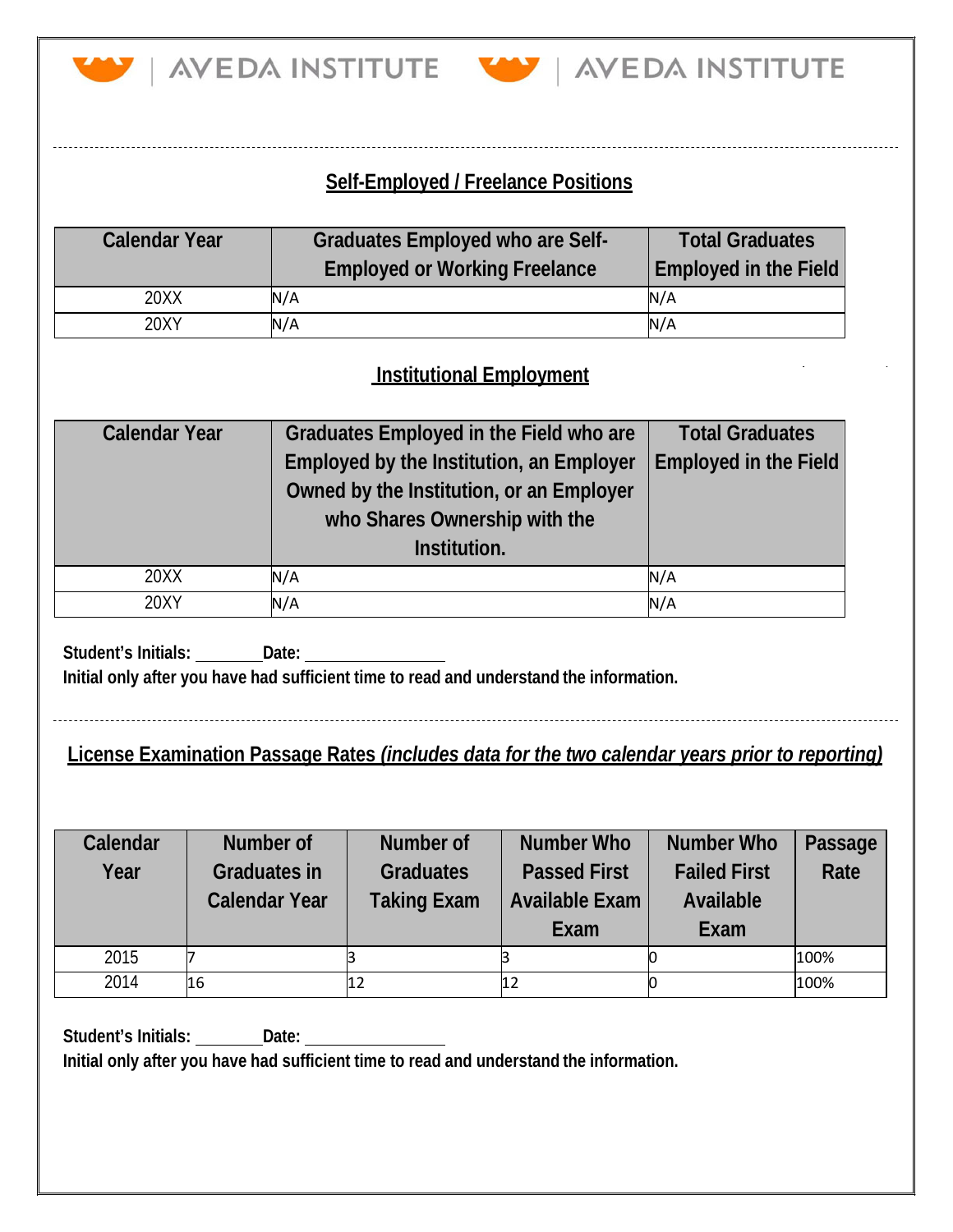

**AVEDA INSTITUTE** 

**CINTA** 

#### **Salary and Wage Information** *(includes data for the two calendar years prior to reporting)*

Because of the change in the Bureau's reporting regulations, which became effective on July 14, 2016, this institution was not required to collect the data for its 2015 and prior graduates.

**Annual salary and wages reported for graduates employed in the field.**

| Calendar | <b>Graduates</b>     | <b>Graduates</b>   | \$20,001 | \$35,001          | $\mid$ \$40,001   \$45,001 |                     | <b>No Salary</b>   |
|----------|----------------------|--------------------|----------|-------------------|----------------------------|---------------------|--------------------|
| Year     | <b>Available for</b> | <b>Employed in</b> | -        | -                 |                            |                     | <b>Information</b> |
|          | Employment           | <b>Field</b>       |          | \$25,000 \$40,000 |                            | $$45,000$ $$50,000$ | Reported           |
| 20XX     | N/A                  | N/A                | N/A      | N/A               | N/A                        | N/A                 | N/A                |
| 20XY     | N/A                  | N/A                | N/A      | N/A               | N/A                        | N/A                 | N/A                |

**Student's Initials: Date: Initial only after you have had sufficient time to read and understand the information.**

### **Cost of Educational Program**

Total charges for the program for students completing on-time in 2015: \$4,200.00. Additional charges may be incurred if the program is not completed on-time.

**Student's Initials: Date: Initial only after you have had sufficient time to read and understand the information.**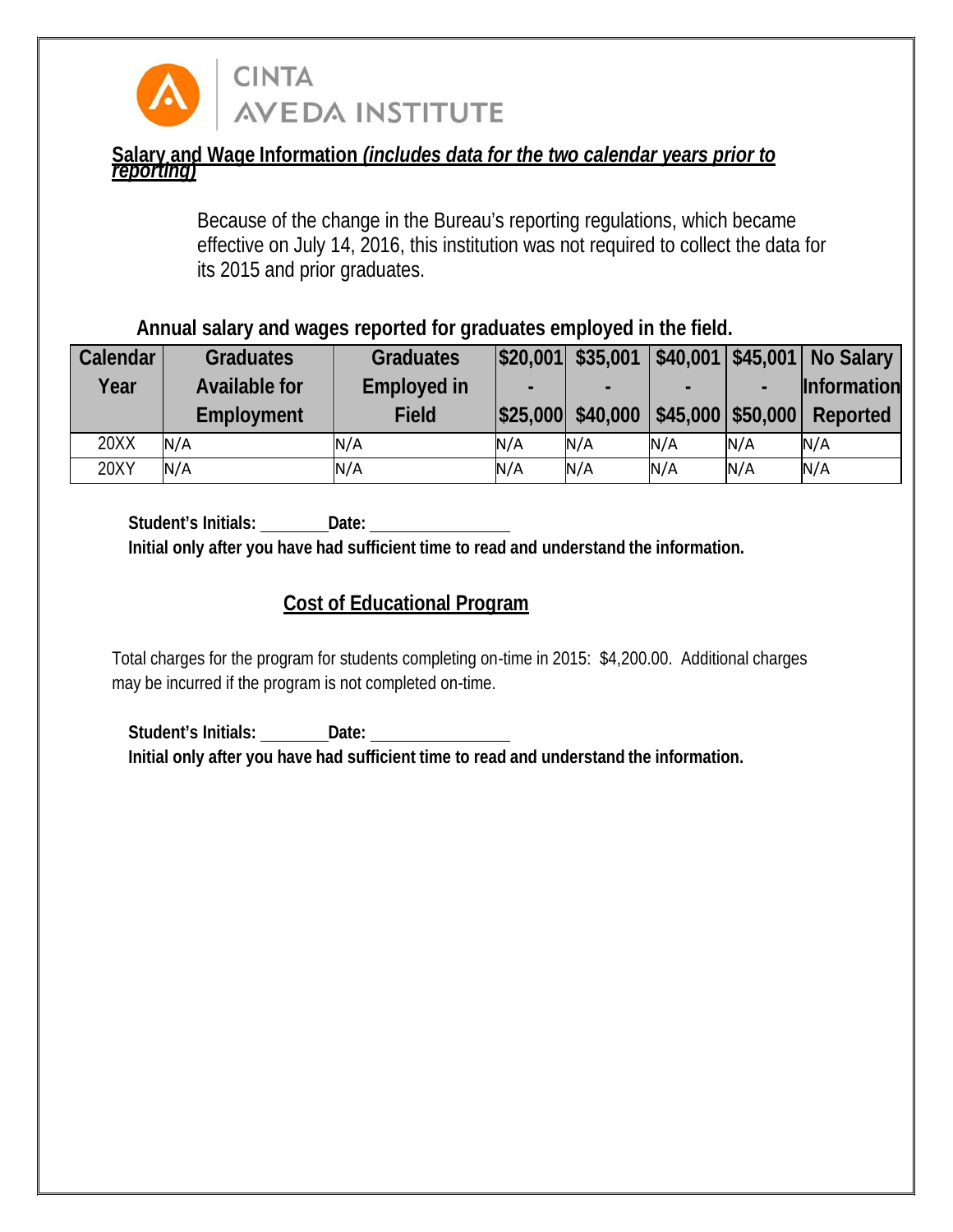

# **CINTA AVEDA INSTITUTE**

### **Federal Student Loan Debt**

| Most recent three       | The percentage of      | The average amount of      | The percentage of    |
|-------------------------|------------------------|----------------------------|----------------------|
| year cohort default     | enrolled students in   | federal student loan debt  | graduates in 2015    |
| rate, as reported by    | 2015 receiving federal | of 2015 graduates who      | with federal student |
| the United State        | student loans to pay   | took out federal student   | loans as calculated  |
| Department of           | for this program.      | loans at this institution. | by the institution.  |
| Education. <sup>1</sup> |                        |                            |                      |
| 12.3                    | n/a                    | 11,498.17                  | ln/a                 |

<sup>1</sup>The percentage of students who defaulted on their federal student loans is called the Cohort Default Rate (CDR). It shows

the percentage of this school's students who were more than 270 days (9 months) behind on their federal student loans within three years of when the first payment was due. This is the most recent CDR reported by the U.S. Department of Education.

The Master Barber Program at the Cinta Aveda Institute is not eligible for Financial Aid Funding.

Student's Initials: \_\_\_\_\_\_\_\_ Date: **Initial only after you have had sufficient time to read and understand the information.**

This fact sheet is filed with the Bureau for Private Postsecondary Education. Regardless of any information you may have relating to completion rates, placement rates, starting salaries, or license exam passage rates, this fact sheet contains the information as calculated pursuant to state law.

Any questions a student may have regarding this fact sheet that have not been satisfactorily answered by the institution may be directed to the Bureau for Private Postsecondary Education at 2535 Capitol Oaks Drive, Suite 400, Sacramento, CA 95833, [www.bppe.ca.gov,](http://www.bppe.ca.gov/) toll-free telephone number (888) 370-7589 or by fax (916) 263-1897.

Student Name - Print

Student Signature Date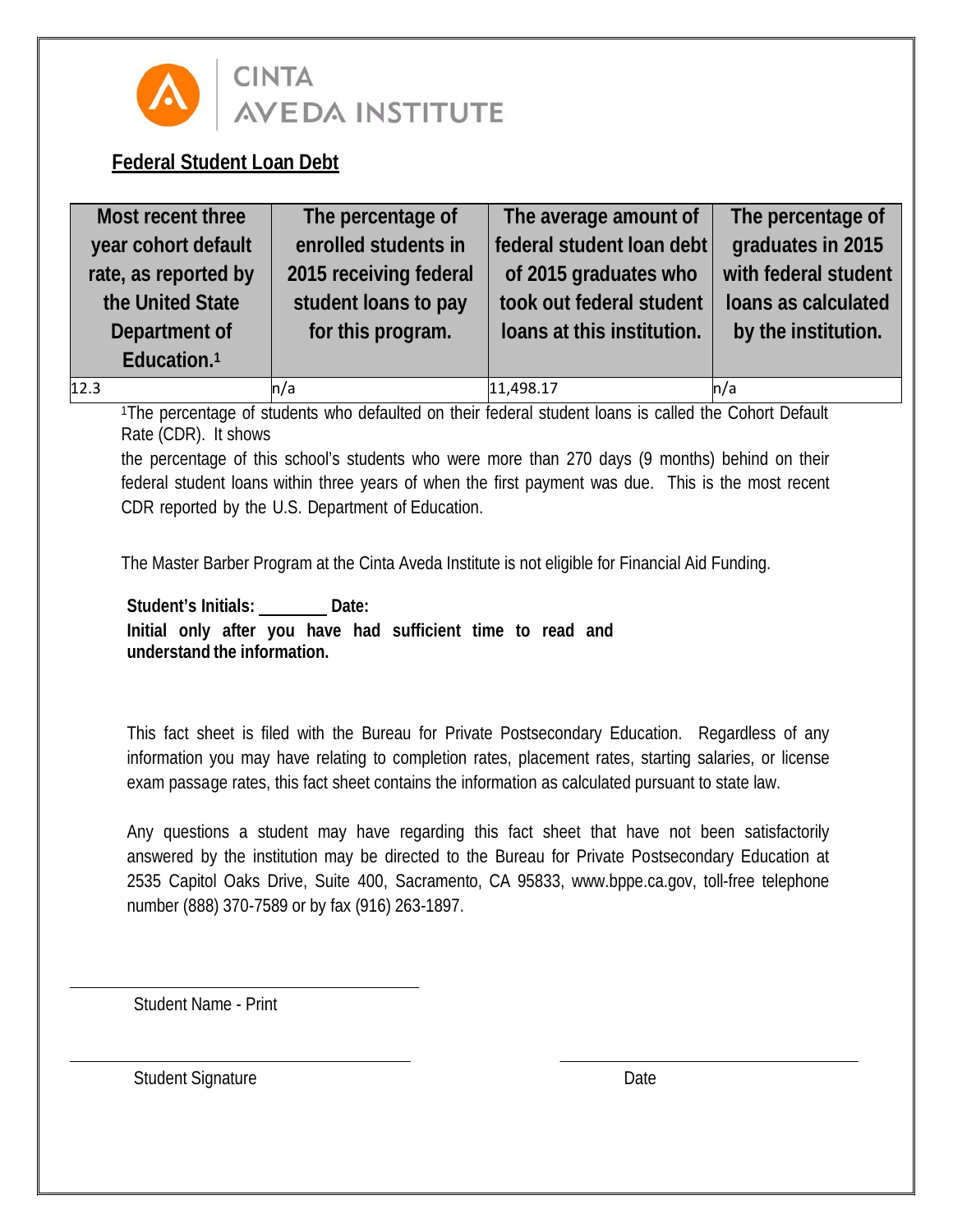

# **CINTA AVEDA INSTITUTE**

School Official Date Date Date Date



Cinta Aveda Institute 305 Kearny St. / 333 Kearny St./ 23 Grant San Francisco CA 94108 415-989-4400 www.cintaaveda.edu **Definitions**

- •"Number of Students Who Began the Program" means the number of students who began a program who were scheduled to complete the program within 100% of the published program length within the reporting calendar year and excludes all students who cancelled during the cancellation period.
- "Students Available for Graduation" is the number of students who began the program minus the number of

students who have died, been incarcerated, or been called to active military duty.

• "Number of On-time Graduates" is the number of students who completed the program within 100% of the

published program length within the reporting calendar year.

- "On-time Completion Rate" is the number of on-time graduates divided by the number of students available for graduation.
- "150% Graduates" is the number of students who completed the program within 150% of the program length

(includes on-time graduates).

• "150% Completion Rate" is the number of students who completed the program in the reported calendar year within

150% of the published program length, including on-time graduates, divided by the number of students available for graduation.

• "Graduates Available for Employment" means the number of graduates minus the number of graduates unavailable

for employment.

• "Graduates Unavailable for Employment" means the graduates who, after graduation, die, become incarcerated, are called to active military duty, are international students that leave the United States or do not have a visa allowing employment in the United States, or are continuing their education in an accredited or bureau-approved postsecondary institution.

• "Graduates Employed in the Field" means graduates who beginning within six months after a student completes the applicable educational program are gainfully employed, whose employment has been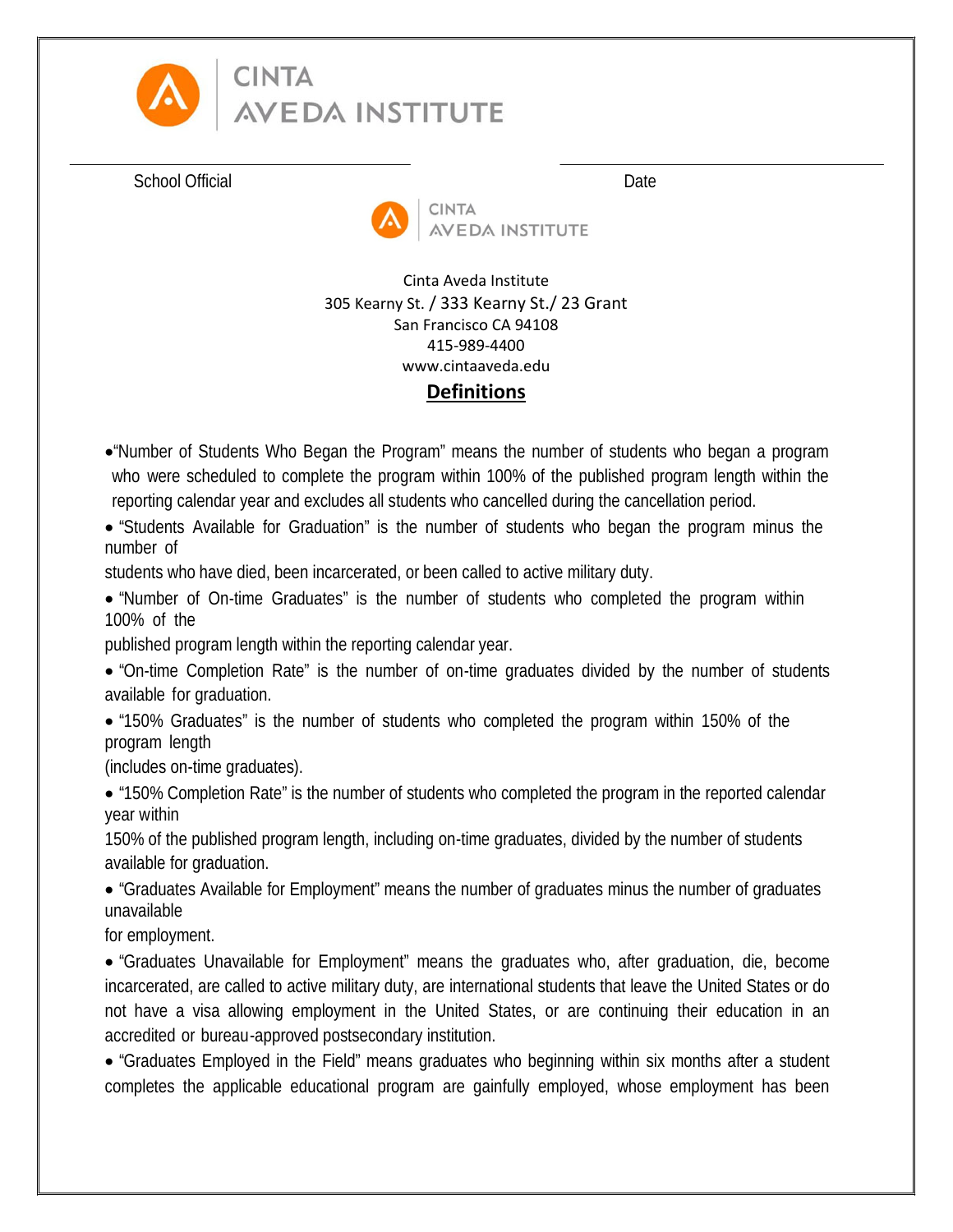

# **CINTA AVEDA INSTITUTE**

reported, and for whom the institution has documented verification of employment. For occupations for which the state requires passing an examination, the six months period begins after the announcement of the examination results for the first examination available after a student completes an applicable educational program.

• "Placement Rate Employed in the Field" is calculated by dividing the number of graduates gainfully employed in the

field by the number of graduates available for employment.

• "Number of Graduates Taking Exam" is the number of graduates who took the first available exam in the reported calendar year.

- "First Available Exam Date" is the date for the first available exam after a student completed a program.
- "Passage Rate" is calculated by dividing the number of graduates who passed the exam by the number of

graduates who took the reported licensing exam.

• "Number Who Passed First Available Exam" is the number of graduates who took and passed the first available

licensing exam after completing the program.

- "Salary" is as reported by graduate or graduate's employer.
- "No Salary Information Reported" is the number of graduates for whom, after making reasonable attempts, theschool was not able to obtain salary information.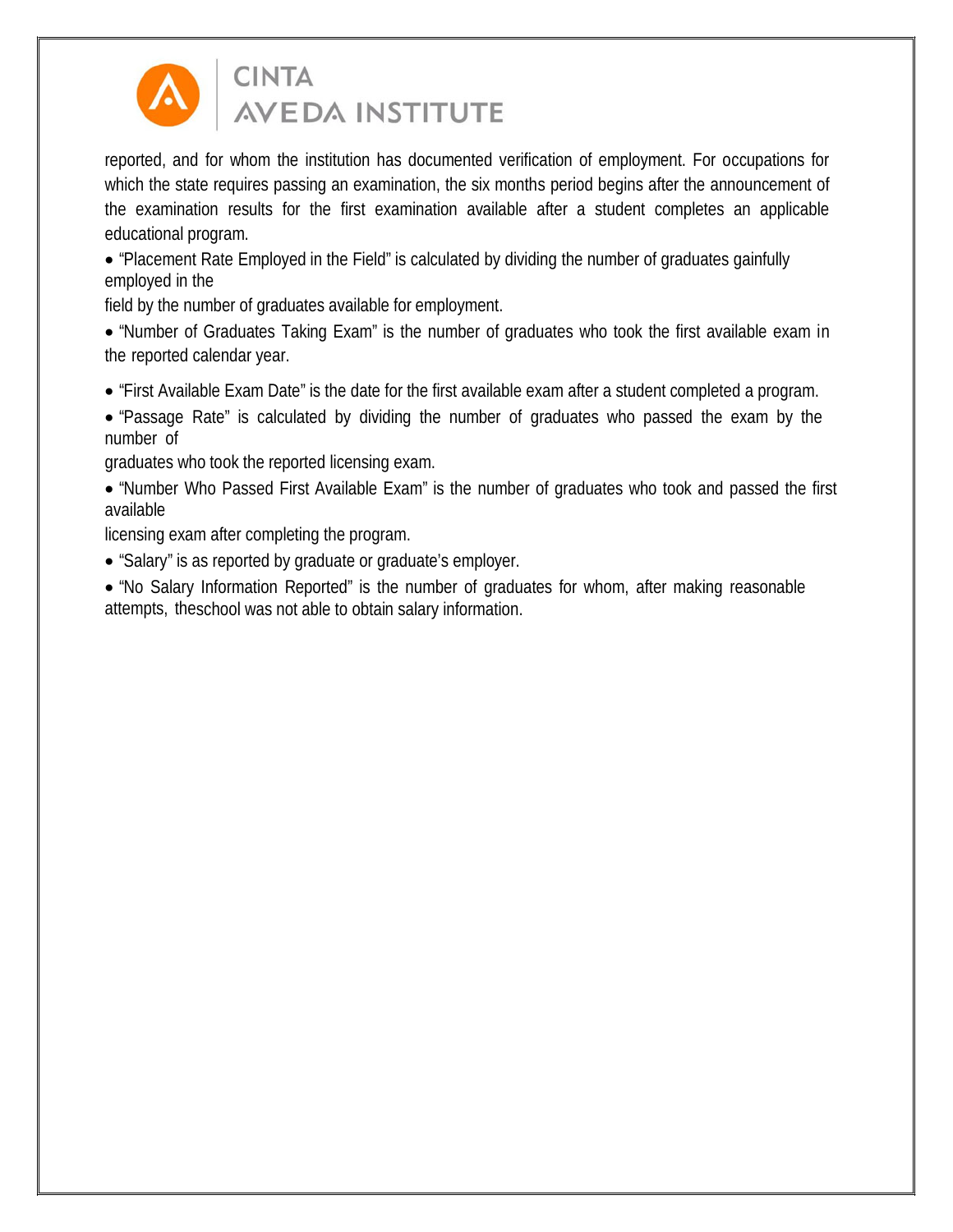



Cinta Aveda Institute 305 Kearny St. / 333 Kearny St./ 23 Grant San Francisco CA 94108 415-989-4400 www.cintaaveda.edu

#### **ST UDENT'S RIG HT TO CANCEL**

#### a) **STUDENTS'S RIGHT TO CANCEL.**

- i. In addition to any other right of rescission, the Student shall have the right to cancel this Agreement and obtain a refund of charges paid:
	- 1. Through attendance at the first class of the Program that is the subject of this Agreement; or
	- 2. The seventh day after enrollment, whichever is later.
- ii. Cancellation shall occur when the Student gives written notice of cancellation to the Institute at the address specified on Page 1 of this Agreement.
- iii. The written notice of cancellation, if given by mail, is effective when deposited in the mail properly addressed with postage prepaid.
- iv. The written notice of cancellation need not take a particular form and, however expressed, is effective if it indicates the Student's desire not to be bound by this Agreement.
- v. Except as provided in subparagraph vi, below, if the Student cancels this Agreement, the Student shall have no liability, and the Institute shall refund any consideration paid by the Student within 10 days after the Institute receives notice of the cancellation.
- vi. If the Institute gave the Student any equipment, the Student shall return the equipment within 10 days following the date of the notice of cancellation. If the Student fails to return the equipment within this 10 day-period, the Institute may retain that portion of the consideration paid by the Student equal to the cost of the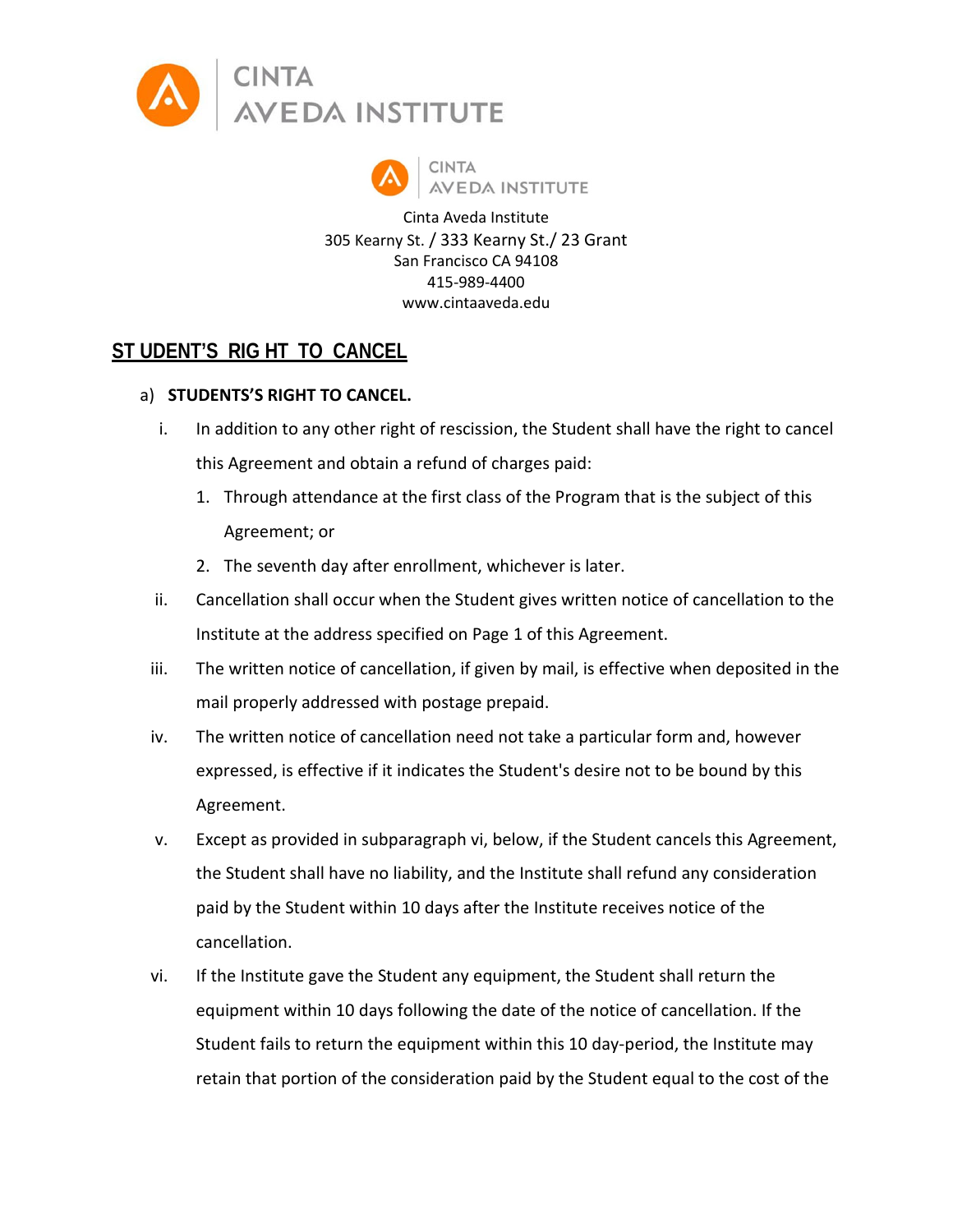

equipment and shall refund the portion of the consideration exceeding the cost of the equipment within 10 days after the period within which the Student is required to return the equipment. The Student may retain the equipment without further obligation to pay for it.

- vii. Based upon the Student's Start Date of \_\_\_\_\_\_\_\_\_\_\_\_\_, the Student must exercise this right to cancel by midnight on
- b) **Student's Right to Withdraw.** The Student has the right to withdraw from the Program at any time. If the Student withdraws from the Program after the period described in the Student's Right to Cancel, above, the Institute shall remit a refund as calculated under the formula described below within 45 days following the student's withdrawal.
	- i. If any portion of the tuition was paid from the proceeds of a loan, the refund shall be sent to the lender or, if appropriate, to the state or federal agency that guaranteed or reinsured the loan. Any amount of the refund in excess of the unpaid balance of the loan shall be first used to repay any student financial aid program from which the Student received benefits, in proportion to the amount of the benefits received, and any remaining amount shall be paid to the Student.
	- ii. If the Student obtains a loan to pay for an educational program, the Student will have the responsibility to repay the full amount of the loan plus interest, less the amount of any refund.
- iii. Except for the Student's right to withdraw at any time as described above, the Student shall not be entitled to a refund under this section if both of the following occur: (i) All of the Student's tuition and fees are paid by a third-party organization, such as a Job Training Partnership Act agency, a Regional Occupational Program or Regional Occupational Center, a Private Industry Council, or a vocational rehabilitation program, if the Student is not obligated to repay the third-party organization or does not lose time-limited educational benefits; or (ii) the third-party organization and the Institute have a written agreement, entered into on or before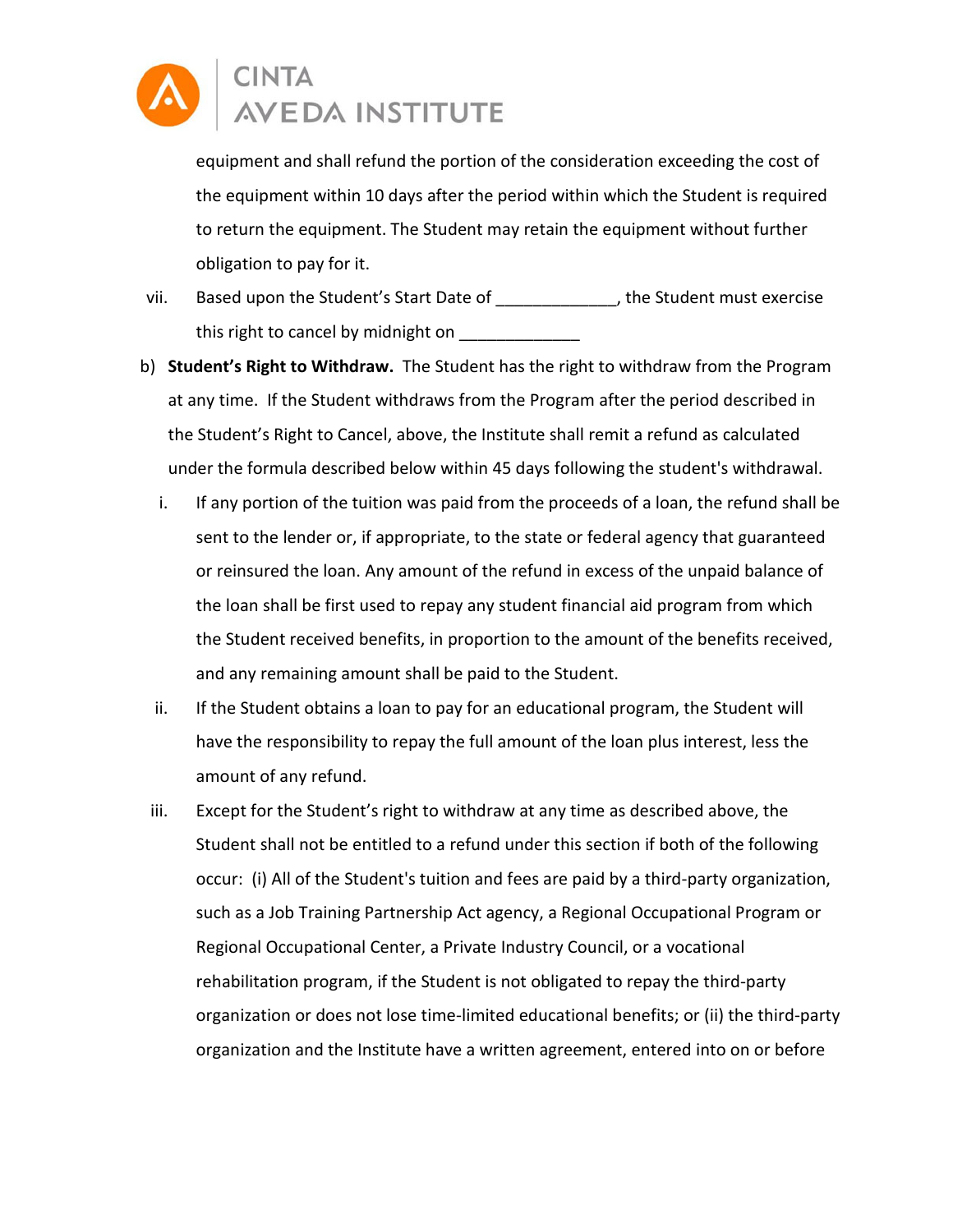

the date the Student enrolls, that no refund will be due to the Student if the Student withdraws prior to completion.

- iv. If the Student is eligible for a loan guaranteed by the federal or state government and the student defaults on the loan, both of the following may occur:
	- 1. The federal or state government or a loan guarantee agency may take action against the Student, including applying any income tax refund to which the person is entitled to reduce the balance owed on the loan.
	- 2. The Student may not be eligible for any other federal student financial aid at another institution or other government assistance until the loan is repaid.
- c) **Method of Calculating Refund.** For Students who have completed 60 percent or less of the period of attendance, the tuition refund to be paid to the Student shall be calculated as follows:
	- i. The total tuition charge is divided by the number of hours in the program.
	- ii. The quotient is the hourly charge for the program.
	- iii. The amount owed by the Student for purposes of calculating a refund is derived by multiplying the total hours attended by the hourly charge for instruction.
	- iv. The refund is equal to any amount in excess of the figure derived in subparagraph (iii) that was paid by the Student.
	- v. The refund amount shall be adjusted as provided below for equipment, if applicable.
- vi. Students who have completed more than 60 percent of the period of attendance shall not be entitled to a refund of tuition or any other institutional charges.
- d) **Administrative Fee.**Unless the Student's application is rejected, or the Student cancels his/her enrollment in accordance with the STUDENT'S RIGHT TO CANCEL under section a), above, the Institute shall impose an administrative fee of \$150 in connection with the Student's termination of his/her enrollment prior to completing his/her course of instruction. An applicant who is not accepted by the Institute shall be entitled to a full refund of all monies.
- e) **Books, Tools, Supplies Charges.**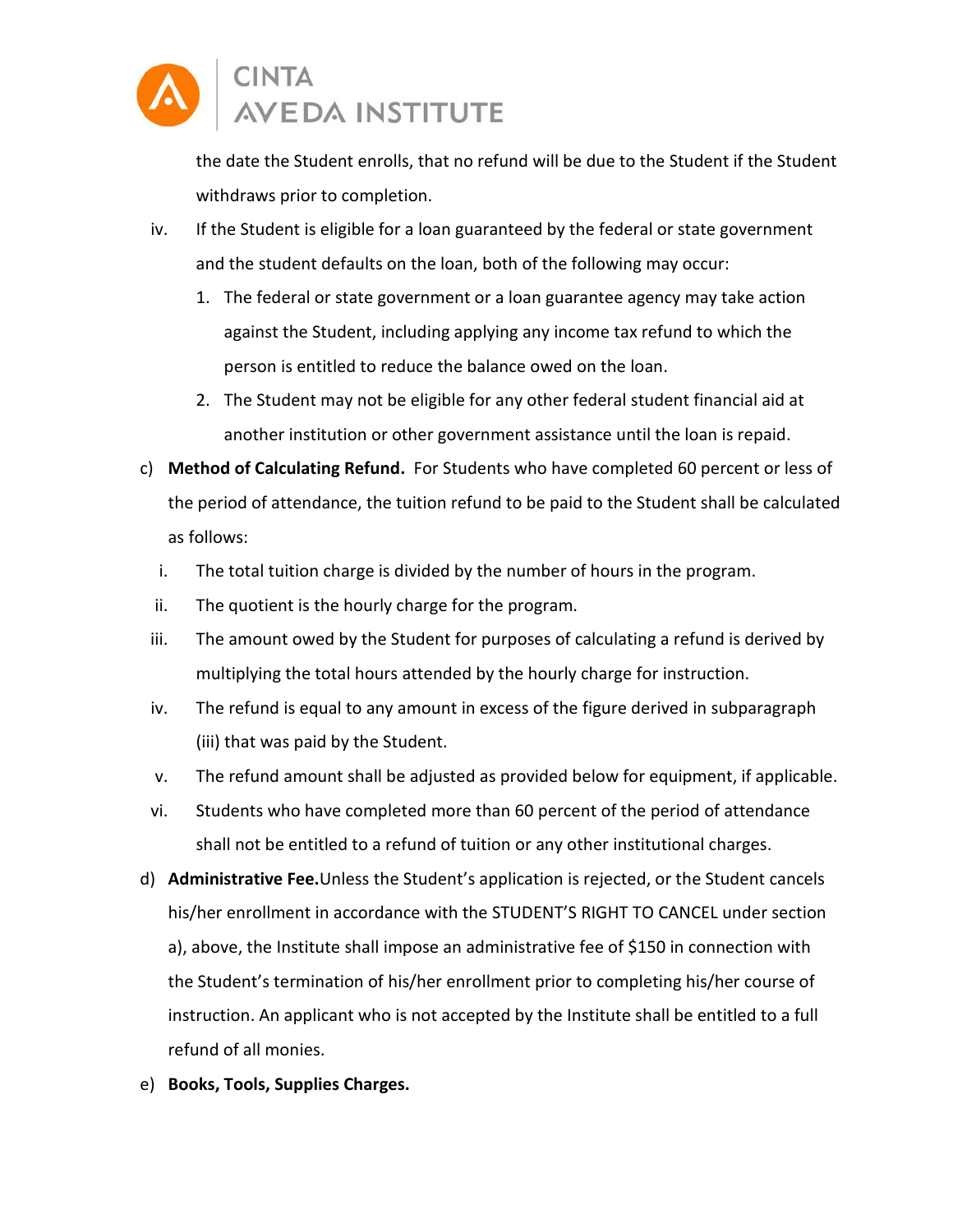

- i. This Agreement specifies a separate charge for books, tools, supplies that the Student will use during the Program. If the Student returns that equipment in good condition, allowing for reasonable wear and tear, within 30 days following the date of the Student's withdrawal, the Institute shall refund the charge for the equipment paid by the Student. If the Student fails to return that equipment in good condition, allowing for reasonable wear and tear, within 30 days following the date of the Student's withdrawal, the Institute may offset the cost of that equipment against any refund. The Student shall be liable for the amount, if any, by which the cost for equipment exceeds the refund amount.
- ii. Equipment and supplies may be returned for refund by the Student only if such items are returned in good condition and can be reused by the Institute or another Student. Items that cannot be reused because of clearly recognized health and sanitation reasons may not be returned. Students may return unopened supply products that were included in their supplies and equipment, but any opened items cannot be returned and shall remain the Student's property after the Student's withdrawal. Used textbooks and workbooks are not able to be reused after they have been opened and no refund for such items shall be provided.
- iii. The Student's refund to be provided under this Agreement shall include any amount paid by the Student for books, tools, supplies which the Student has not obtained at the time of the Student's withdrawal.
- f) **Notice of Withdrawal.** The Student may notify the Institute of the Student's desire to withdraw by providing written notice of withdrawal, addressed to the Institute's Director and sent to the address specified on Page 1 of this Agreement. The written notice of withdrawal, if given by mail, is effective when deposited in the mail properly addressed with postage prepaid, or the date the information is delivered to the Institute in person. The written notice of withdrawal need not take a particular form and, however expressed, is effective if it indicates the Student's desire to withdraw from the Program.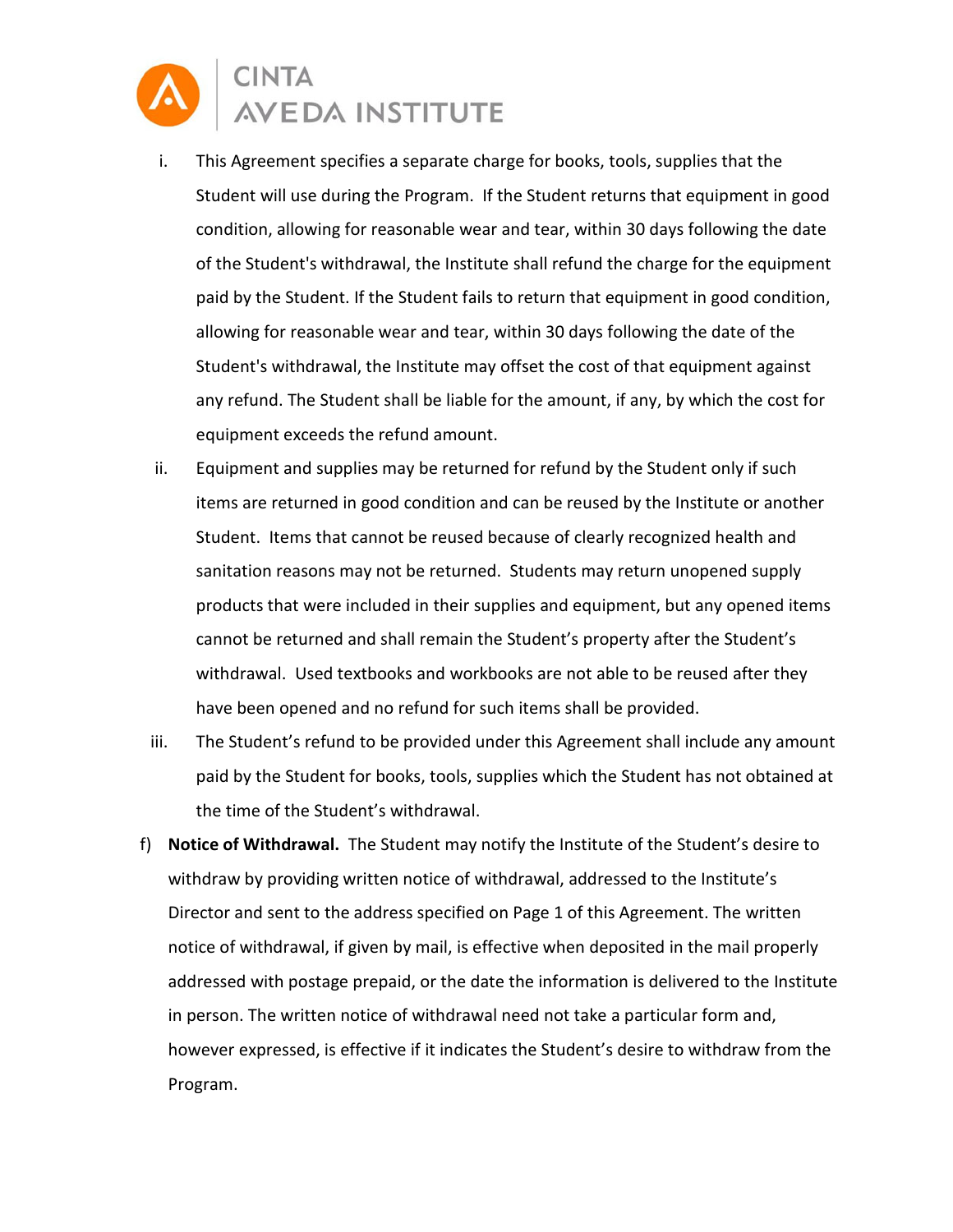

- g) **Determination of Withdrawal Date.** For the purposes of this Agreement, the Student shall be deemed to have withdrawn from the program of instruction when any of the following occurs:
	- i. The Student notifies the Institute of the Student's withdrawal or of the date of the Student's withdrawal, whichever is later.
	- ii. The Institute terminates the Student's enrollment as provided in the Enrollment Agreement.
- iii. The Student has failed to attend classes for a 14-day period. For the purpose of determining the amount of the refund, the date of the Student's withdrawal shall be deemed the last date of recorded attendance. For the purpose of determining when the refund must be paid, the Student shall be deemed to have withdrawn at the end of the 14-day period.
- iv. If a Student does not return from an approved leave of absence, the Student shall be considered terminated. The date of withdrawal shall be the earlier of the date of expiration of the leave of absence or the date the Student notifies the Institute that the Student will not be returning.
- v. The Institute monitors clock hour attendance on a weekly basis.
- h) **Course and/or Program Cancellation Policy.** 
	- i. If the Institute closes permanently and ceases to offer instruction after the Student has enrolled, and instruction has begun, then the Institute shall at its option, (a) provide a pro-rata refund of tuition; or (b) participate in a Teach-Out Agreement.
	- ii. If a program is canceled subsequent to the Student's enrollment, and before instruction in the program has begun, then the Institute shall at its option, (a) provide a full refund of all monies paid, or (b) provide completion of the program.
- iii. If the Institute cancels a program and ceases to offer instruction after the Student has enrolled and instruction has begun, the Institute shall at its option, (a) provide a pro rata refund for all students transferring to another school based on the hours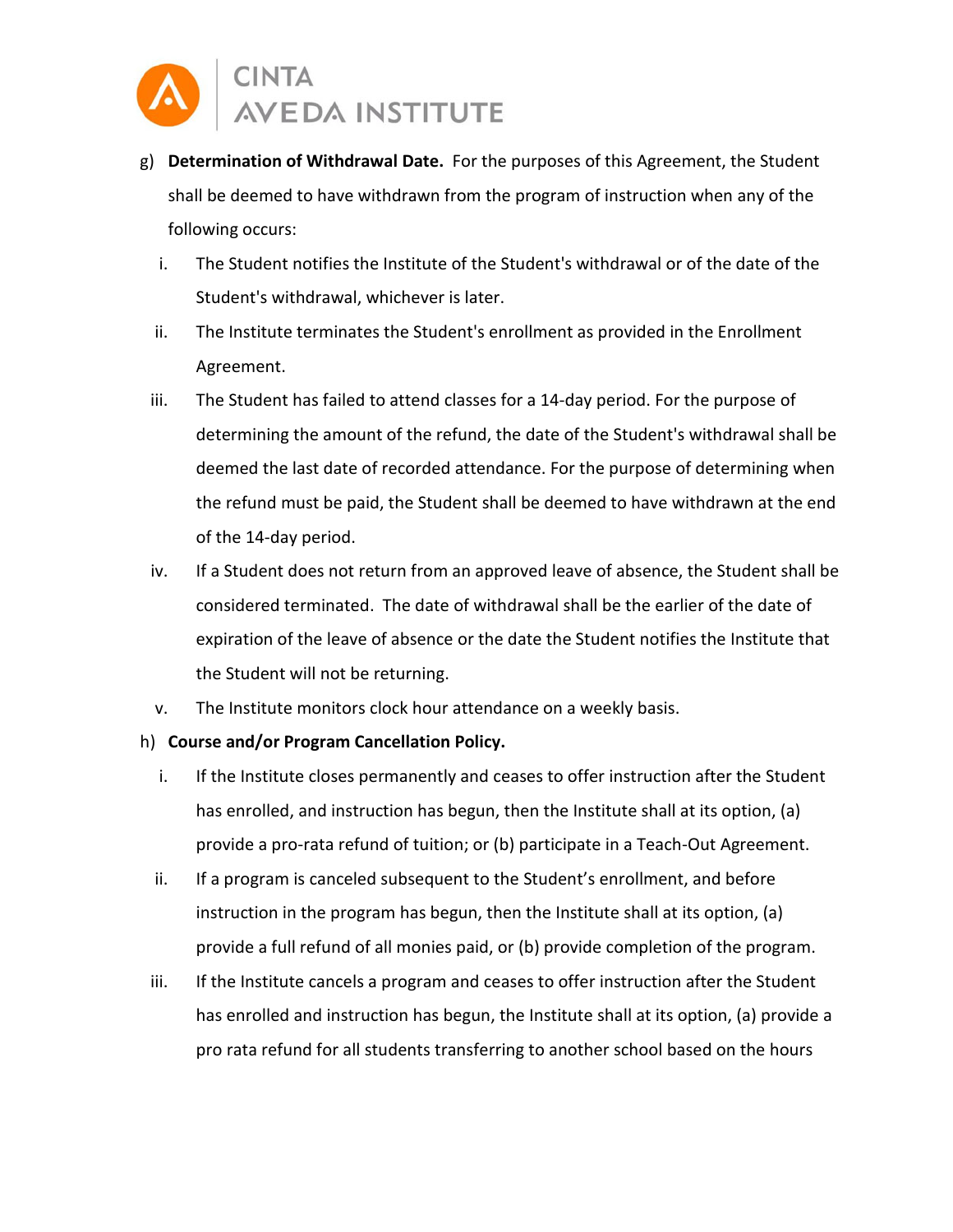

accepted by the receiving school; or (b) provide completion of the program; or (c) participate in a Teach-Out Agreement; or (d) provide a full refund of all monies paid.

iv. At least 30 days prior to closing, the Institute shall notify the Bureau in writing of its intention to close and provide a closure plan. A list of all students who were enrolled at the time of Institute closure, including the amount of each pro rata refund, shall also be submitted to the Institute's accrediting agency.

#### i) **Collection Policy**

- i. If the Student is terminated or withdraws from Institute, the Institute shall inform the Student of any balance owed to the Institute.
- ii. The Institute is committed to using ethical business practices in connection with any collection efforts. Collection correspondence shall reference the Institute's cancellation and refund policies set forth in this Agreement.